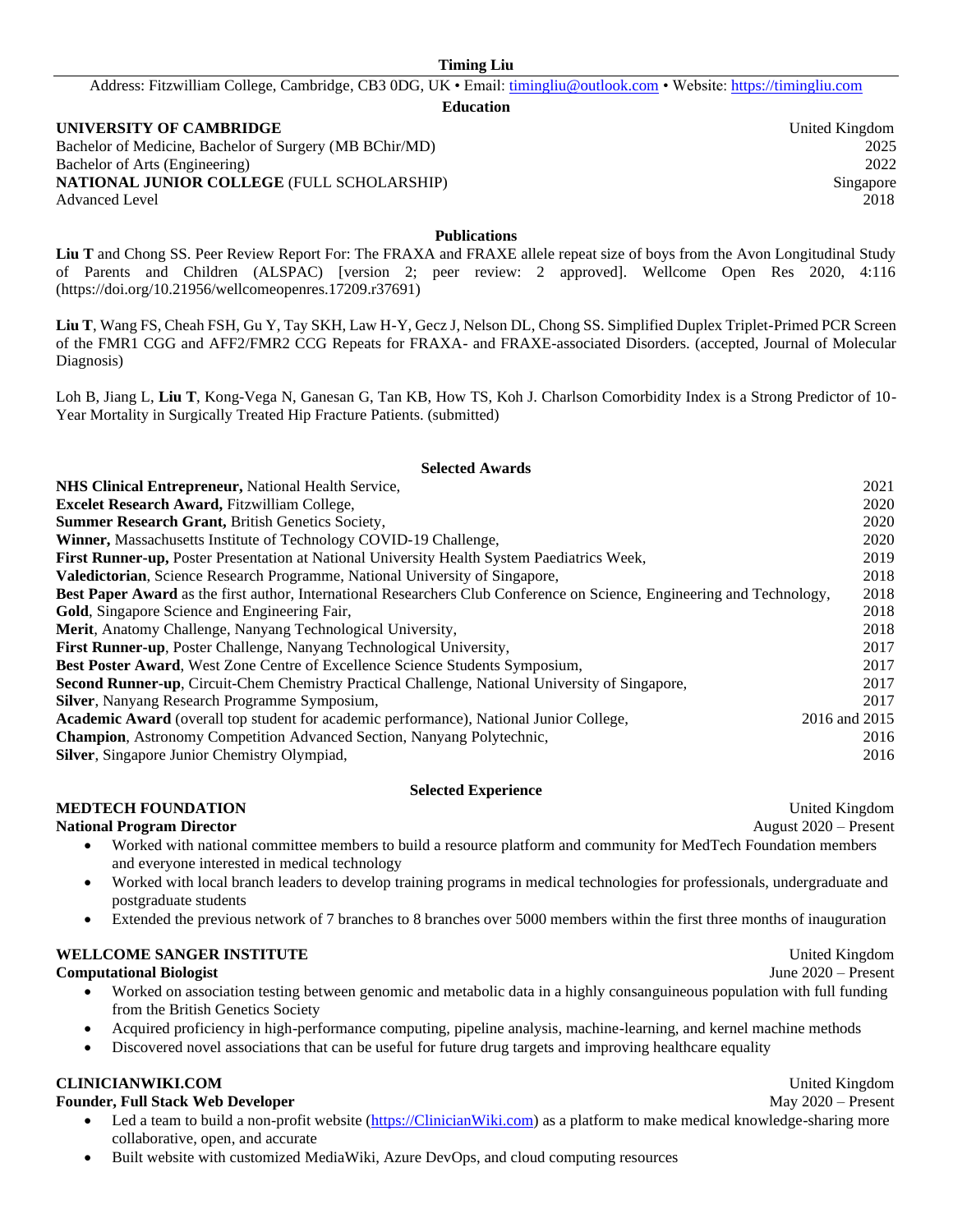• Developed and executed business, marketing, and human resources strategies

#### **CAMBRIDGE CLINICAL TRIAL UNIT United Kingdom** United Kingdom

**Full Stack Mobile Application Developer** Mar 2020 – Present

- Developed Xamarin Form mobile applications on iOS and Android for three clinical trials on COVID-19
- Engaged with ongoing trial report and analysis

#### **NATIONAL UNIVERSITY OF SINGAPORE** Singapore

#### **Computational Biologist and Genetic Diagnostic Developer**  May 2017 – Present

- Undertook three projects on preimplantation testing for chromosomal and monogenic disorders with Oxford Nanopore and Illumina sequencing and provided remote bioinformatics support
- Designed R package for aneuploidy detection at the precise of 5 megabases and deployed it via R shiny web app
- As a high-school graduate, I mentored undergraduate final-year students and prepared high school students for Singapore Science and Engineering Fair 2019 where they were awarded Gold
- Developed a molecular diagnostic assay for Fragile XE Syndrome and transformed the assay into a duplex assay that also diagnoses Fragile X Syndrome
- Investigated the local allele frequency of repeats at the Fragile XE Site and the site's association with cognitive disorders

#### **Selected Extracurricular Courses**

# **CANCER RESEARCH UK** Image Analysis with Fiji **UNIVERSITY OF CAMBRIDGE**

**HARVARD UNIVERSITY Data Analysis for Genomics, Statistical Genetics** Data Analysis for Genomics, Statistical Genetics **JOHNS HOPKINS UNIVERSITY Genomic Data Science UNIVERSITY OF CALIFORNIA SAN DIEGO** Bioinformatics Bioinformatics

Introduction to Machine Learning, Data Science in Python, Image Processing with MATLAB, Research Data Management, Introduction to Metagenomics, Introduction to Biological Networks, Experimental Design, DNA Methylation Analysis, Ensembl REST API and Genome Browser, Snakemake, JMP Software Tools, Open Targets, InterMine

**MASSACHUSETTS INSTITUTE OF TECHNOLOGY** MOLECULAR Molecular Biology **JOHNS HOPKINS UNIVERSITY Mastering Software Development in R** Mastering Software Development in R **UNIVERSITY OF MICHIGAN** Web Applications for Everybody **SINGAPORE MANAGEMENT UNIVERSITY** Problem Solving with Programming Language Ruby **STANFORD UNIVERSITY** Machine Learning

**EMBL EBI** Network Analysis Introduction to the Ensembl Genome Browser Writing in the Science **PENNSYLVANIA STATE UNIVERSITY** Epidemics - the Dynamics of Infectious Diseases **DUKE UNIVERSITY** Population Genetics **MAX PLANK INSTITUTE** Statistical Rethinking

#### **Programming Skills**

**Advanced:** R, Python, SQL, Bash, machine learning **Intermediate:** Ruby, C#, PHP, JavaScript, Xamarin, Flutter, MATLAB, Azure, XAML, HTML, CSS, deep learning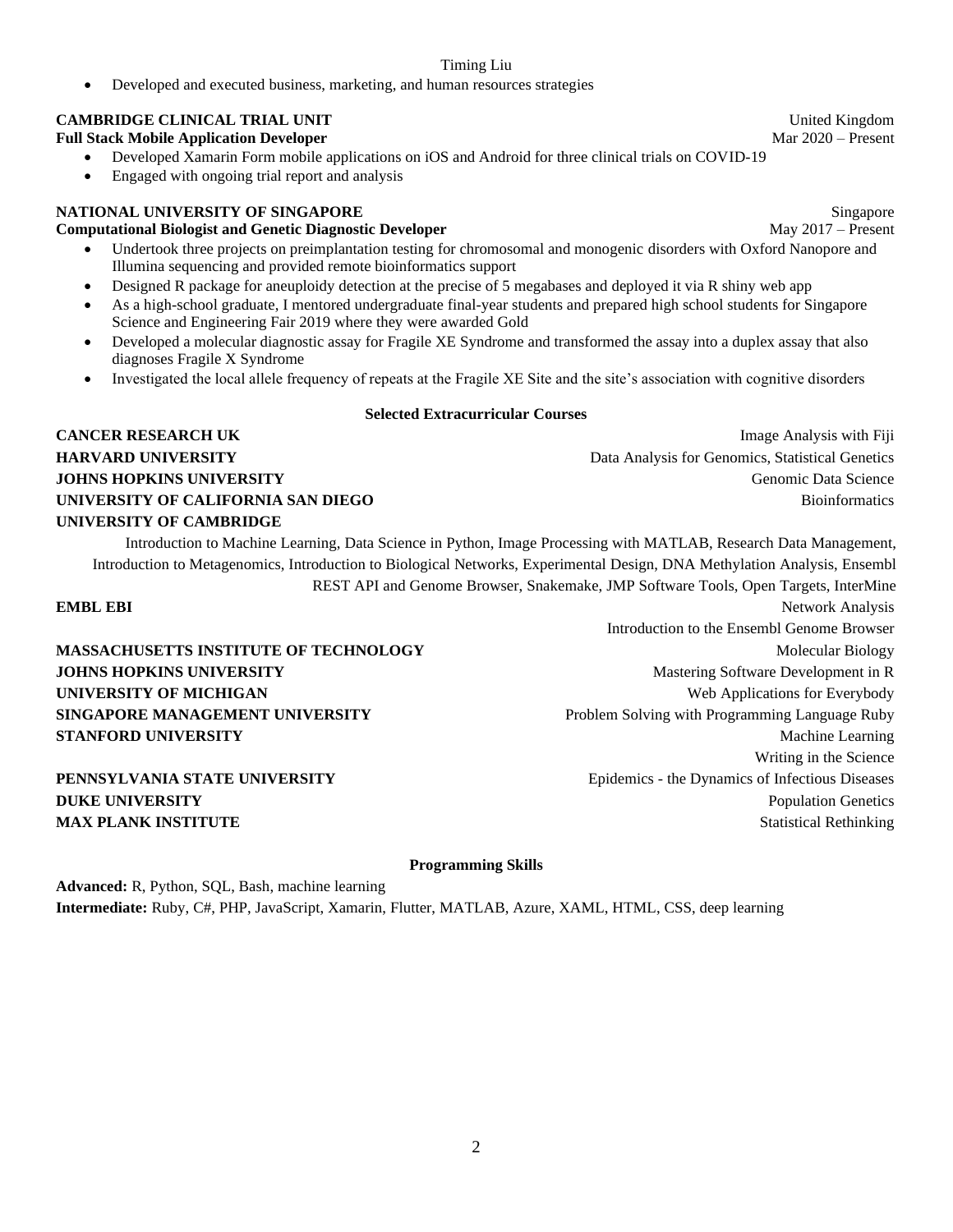#### Timing Liu **Other Awards**

**Distinction**, Chemistry, Physics, Mathematics, Economics and Project Work in SEAB-GCE Advanced Level, 2018 **Merit**, Pharmaceutical Chemistry, General Paper in SEAB-GCE Advanced Level, 2018 **Distinction**, Higher Chinese in SEAB-GCE O Level Certificate, 2016 **Champion**, Mandarin Speaking Award, Young Men's Christian Association, 2015

#### **Other Research Experience**

### **CANCER SCIENCE INSTITUTE OF SINGAPORE** Singapore Singapore

• Invited to write a systematic review for liquid biopsy

### **SYNTHETIC BIOLOGY SOCIETY, UNIVERSITY OF CAMBRIDGE THE CONSTRUCT OF CAMBRIDGE** United Kingdom

- - Attended research workshops to learn how to better integrate biological and computational interfaces

### **NATIONAL HEART CENTRE SINGAPORE** Singapore Singapore

#### **Student Research Team Leader April 2017** – November 2017

• Led a group of five students to conduct a literature review on the technological development in the treatment of aortic stenosis

### **SINGAPORE GENERAL HOSPITAL Singapore**

**Research Associate** November 2016 – December 2016

- Collected and analyzed data for a Singapore Health Services funded project to develop a risk score for predicting in-hospital mortality after hip fracture in the elderly patients
- Built pipeline for disease data extraction

#### **NANYANG TECHNOLOGICAL UNIVERSITY AND NATIONAL JUNIOR COLLEGE** Singapore **Student Research Team Leader** January 2015 – April 2017

• Led groups students to investigate the parameters that affect the filtration efficiency of membrane bioreactor and efficiency of heavy metal adsorption using agricultural side products (watermelon peels processed with powdered activated carbon)

#### **Other MedTech/Programming Experience**

#### **MANSFIELD ADVISORS** United Kingdom United Kingdom

- Commercial due diligence on major veterinary chains
- Commercial due diligence on private hospital groups
- UK government vaccination strategy analysis and recommendations
- Applied text mining, web-scraping, and modeling skills
- Acquired a strong foundation in corporate finance and market analysis of the pharmaceutical and healthcare service industries
- Sharpened skills in project planning, client meeting, and result presentation

#### **ARETE MEDTECH** United Kingdom

**Software Engineer** June 2020 – August 2020

- Worked with UX/UI designer and hardware engineers to design an app for COPD and Asthma monitoring with Xamarin and Flutter on iOS and Android
- Return offer for continuing development with a stronger focus on data analysis from December 2020 onwards

#### **COVMD.ORG** United Kingdom

#### **Co-Founder and Front-End Developer** April 2020 – June 2020

- Led a team to build a non-profit multilingual website [\(https://covmd.org\)](https://covmd.org/) as a platform for doctors to provide COVID-19 educational resources and mentorship to doctors in other countries
- Built website on WordPress with various libraries and google analytics tools
- Developed and executed business, marketing, and human resources strategies
- Transitioned project t[o https://ClinicianWiki.com](https://clinicianwiki.com/)

**STOP THE SPREAD** United Kingdom United Kingdom **Front-end Web Developer** Mar 2020 – May 2020

**Invited Reviewer** Oct 2020 – Present

**Member** Oct 2019 – Present

**Junior Analyst** Dec 2020 – Present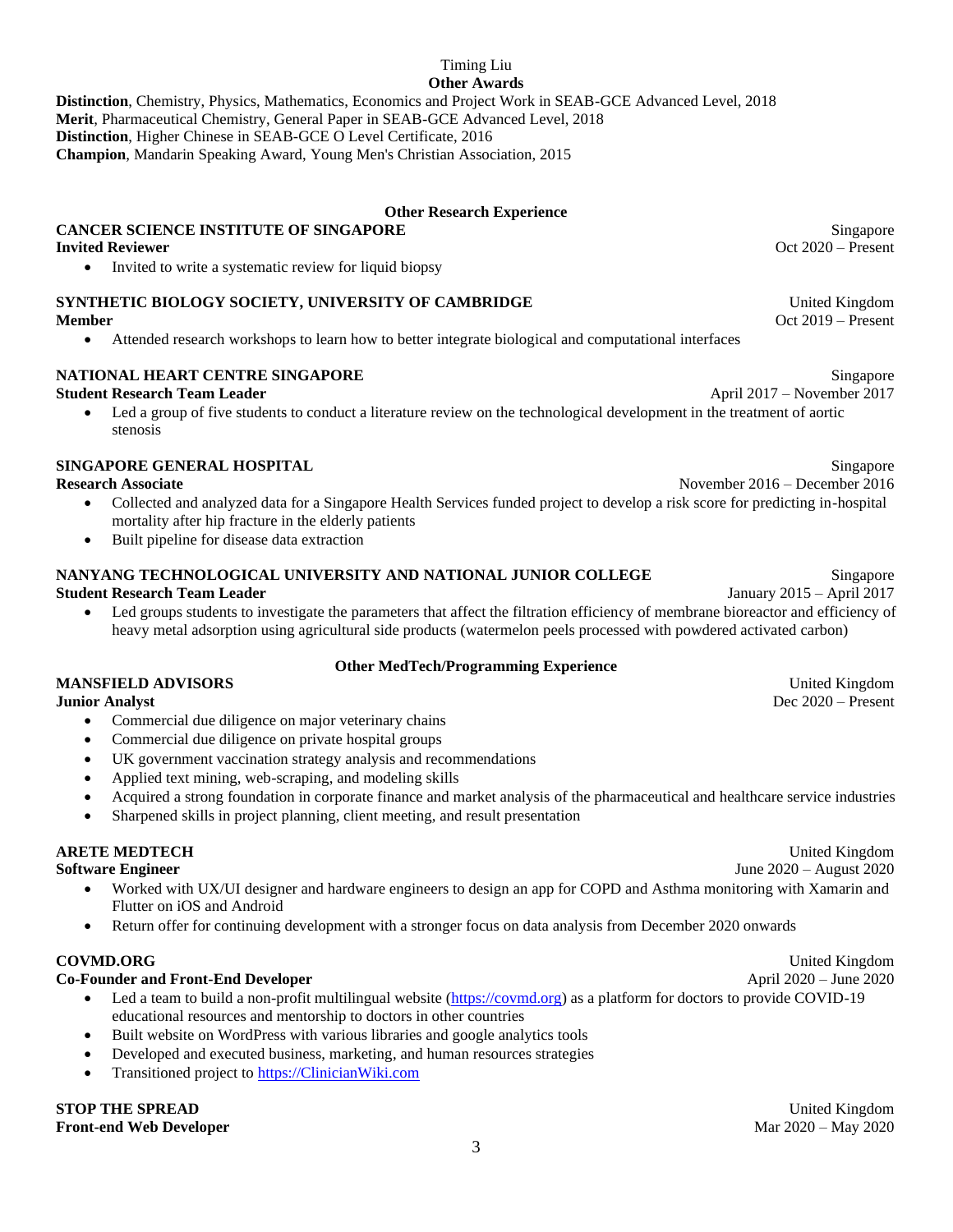Developed website [\(https://stopthespread.info\)](https://stopthespread.info/) to disseminate accurate information and provide support to the public during the COVID-19 epidemic

#### **MEDTECH FOUNDATION** United Kingdom

#### **Deputy Team Lead and Software Engineer**  $\blacksquare$  October 2019 – Apr 2020

• Coordinated a team of engineers, biological scientists, and medical students to develop innovative neurosurgical tools to minimize brain tissue damage

#### **Clinical Experience**

#### **ADDENBROOKE'S HOSPITAL** United Kingdom

#### **Medical Student** September 2020

• Took history from patients remotely as a part of Preparing for Patients course

#### **NUFFIELD MEDICAL CENTRE United Kingdom** United Kingdom

#### **Medical Student** November 2019 – February 2020

• Took history from patients in the clinic and conducted home visits as a part of the Preparing for Patients course

### **LIANYUNGANG TRADITIONAL CHINESE MEDICINE HOSPITAL** China

#### **Attachment Student in Cardiology** December 2016 – January 2017

• Attended ward rounds, outpatient clinics and observed interventional cardiology, dental and Traditional Chinese Medicine acupuncture procedures

### **SINGAPORE GENERAL HOSPITAL** Singapore

- Attended ward rounds, outpatient clinic sessions, bedside teaching, and observed at cadaveric dissection classes with the medical students
- Attended teaching sessions with the physio and occupational therapist

#### **Volunteering Experience**

#### **TAN TOCK SENG HOSPITAL** Singapore

#### **Volunteer** January 2017 – March 2019

- Visited hospitalized patients biweekly and engaging them with cognitive activities that reduce their risk of delirium
- Coordinated between volunteers to encourage attendance and guiding new volunteers to interact with the elderly
- Organized a String Orchestra performance to bring joy to patients before Christmas
- Learned to speak dialects to communicate with elderly patients

#### **NATIONAL JUNIOR COLLEGE** Singapore

• Conducted Cardiopulmonary Resuscitation & Automated External Defibrillators courses to students and community members

#### **NATIONAL YOUTH ENVIROLYMPICS CHALLENGE** Singapore

#### **Logistics Committee Member** March 2016 – August 2016

- Organized an environmental forum with the Minister of Environment and Water Resources as the guest of honor
- Organized collections for electronic wastes from the neighborhood to prepare for an En-mazing race with participants from various schools in Singapore

• Publicized blind artists' art exhibitions in Singapore, Hong Kong, and Malaysia

#### **SAGE COUNSELLING CENTRE** Singapore

• Took charge of answering clients who are caregivers for the elderly

**Research Associate** November 2016 – December 2016

**First-Aid Instructor** January 2017 – Dec 2018

**I ART SG** Singapore

**Publicity Committee Member** 2016 – November 2016 – November 2016 – November 2016 – November 2016

**Head of Helpdesk** November 2015 – November 2015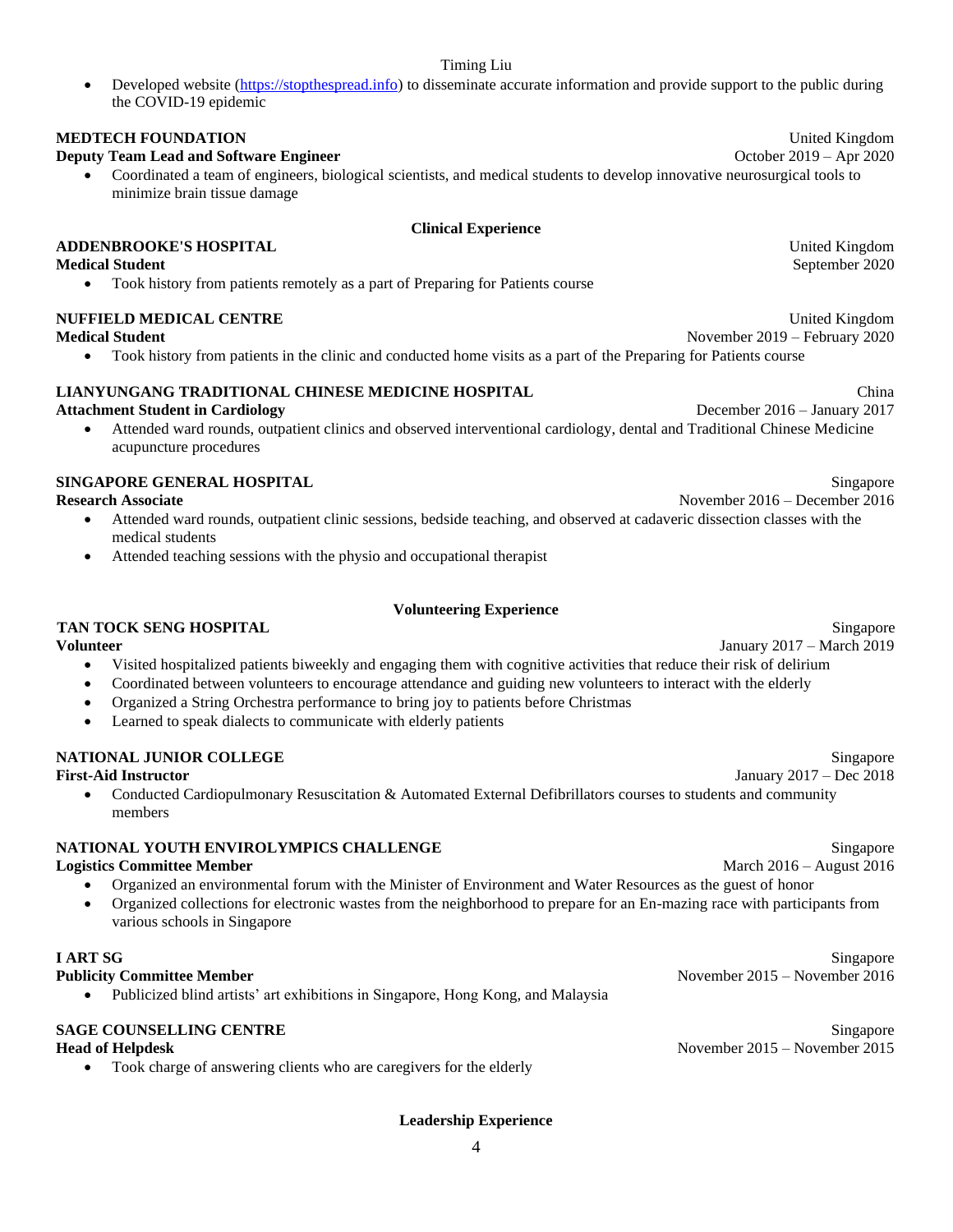**Review Editor,** Frontiers in Digital Health

### **YOUTH HEALTH AMBASSADOR, NATIONAL JUNIOR COLLEGE** Singapore Singapore **Head of Committee Mar 2017 – Mar 2018**

- Decorated the school library with updated information on mental health and motivational quotes
- Organized events to distribute de-stress balls to students taking examinations

### **SINGAPORE INTERNATIONAL SCIENCE CHALLENGE** Singapore Singapore

### **Head of Poster Challenge** June 2017 – July 2017

- Organized poster exhibition and quizzing for overseas high school students
- Initiated activities that encourage participants to understand more about Singapore culture
- Performed as a String Orchestra member at the opening ceremony

#### **MATHEMATICS SOCIETY, NATIONAL JUNIOR COLLEGE** Singapore Singapore **Vice President** July 2016 – July 2017

• Conceived and implemented an outreach event that incorporates mathematical questions into Minecraft, a sandbox game, to the new cohort of College members

Timing Liu

- Designed questions and acted as an emcee for the Singapore Mathematical Challenge, a mathematical modeling competition organized for all secondary schools across Singapore
- Conducted and coordinated the weekly training sessions in the Society

#### **Music Experience**

## **FITZWILLIAM COLLEGE CHOIR** United Kingdom<br> **First Tenor** October 2019

**First Tenor** October 2019

Sang at evening services at College Chapel

### **ASIAN CULTURAL SYMPHONY ORCHESTRA** Singapore

|                                                        | Assistant Sectional Leader, Viola                                                                | Jan $2017 - \text{Mar } 2017$ |  |
|--------------------------------------------------------|--------------------------------------------------------------------------------------------------|-------------------------------|--|
| Violist                                                |                                                                                                  | June $2016$ – September 2019  |  |
|                                                        | Organized and performed at various concerts to promote Asian music through classical instruments |                               |  |
| STRING ORCHESTRA, NATIONAL JUNIOR COLLEGE<br>Singapore |                                                                                                  |                               |  |
|                                                        | <b>Head of Welfare</b>                                                                           | July 2016 – July 2017         |  |

| <b>Head of Welfare</b>                   | July $2016 -$ July $2017$    |
|------------------------------------------|------------------------------|
| <b>Ouartermaster</b>                     | July $2015 -$ July $2016$    |
| <b>Assistant Sectional Leader, Viola</b> | July $2016 -$ July $2018$    |
| <b>Violist</b>                           | May $2016 -$ December 2018   |
| <b>First Violinist</b>                   | January $2015 -$ June $2017$ |
|                                          |                              |

- Organized a group trip to Hong Kong for cultural and musical exchange
- Initiated an instrument loaning system that significantly improved the transparency and efficiency of instrument loaning
- Initiated a room management system to provide a conducive environment to members
- Organized Talent-time, an intra-college event that provided a platform for students to showcase their talent
- Organized various activities and outings to promote bonding between orchestra members
- Trained and guided junior members of the Viola section
- Learned to play the viola in one month when the orchestra needs violists

### **Other Extracurricular Courses**

**WESLEYAN UNIVERSITY** Social Psychology **UNIVERSITY OF PENNSYLVANIA** Entrepreneurship **MCMASTER UNIVERSITY & UNIVERSITY OF CALIFORNIA SAN DIEGO** Learning how to Learn **YALE UNIVERSITY** Introduction to Classical Music

**Editorial Positions**

**Peer Reviewer**

5

**Member** January 2015 – December 2018